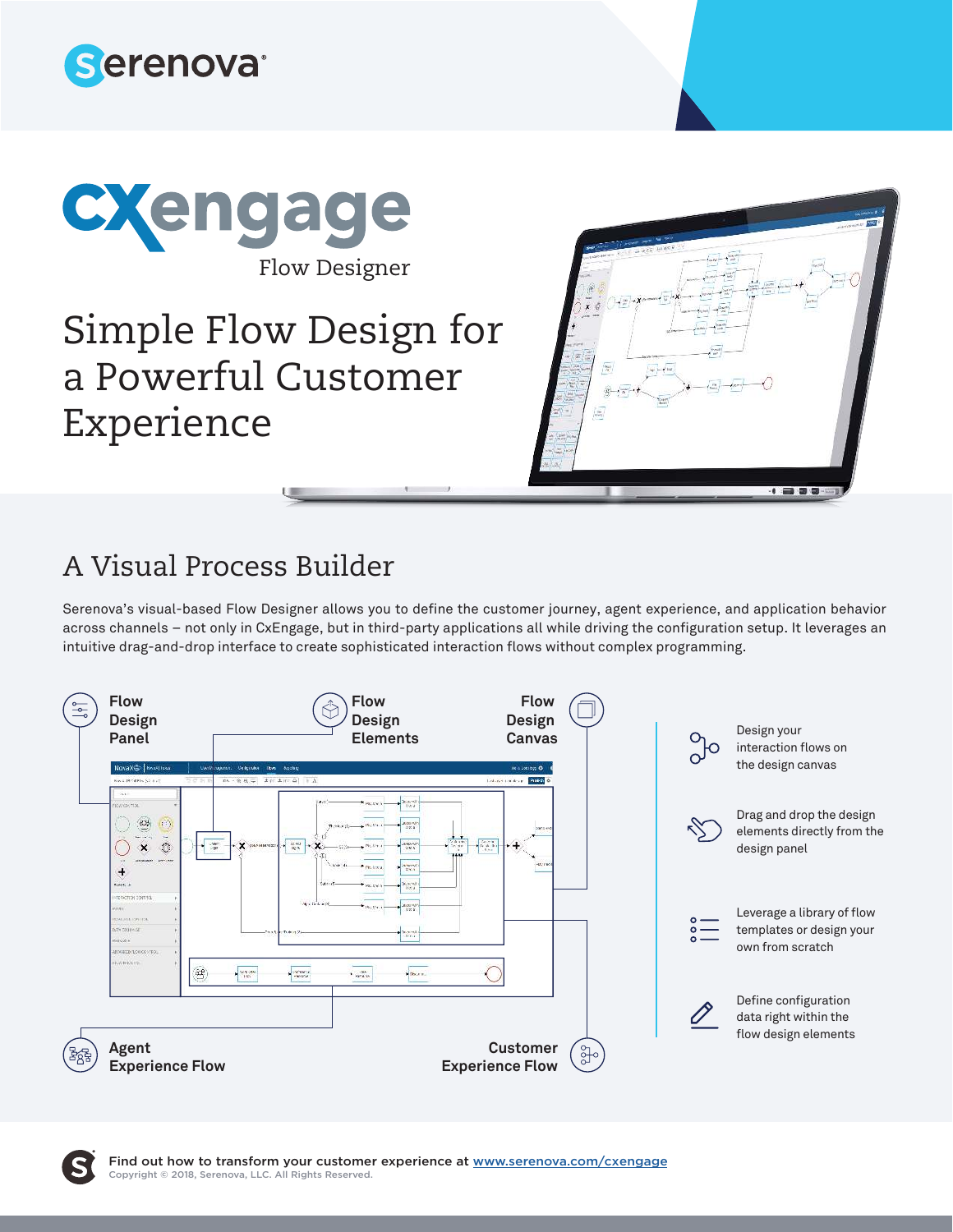Flows represent the business logic of an interaction. The flow spans the series of actions and parameters that describe customer and agent experiences during an interaction. Using the Flow Designer, you can define the optimal customer journey as well as the related agent experience.

#### **CxEngage Flow Designer**

Reusable Flow Example

Nesting of detailed flows into a simple, single reuasable design element



# Flow Designer Features

#### **User Defined Flows**

- No dependence on IT for process changes
- Rapid development and deployment
- Ability to clone/copy flows

#### **Drag & Drop Interface**

- Complex processes are pre-defined and encapsulated in a single drag-and-drop flow element that can be dropped on the canvas for quick, but powerful flow authoring
- Template your common flows to replicate across queues, saving you time and reducing the possibility for errors

### **CRM Integration**

- Create or update tickets or cases directly from interaction flows
- Run queries and return results to the agent during the interaction

#### **Version Control**

- Control what version is in current use
- Track changes to flows
- Clearly see version history over time

#### 暈 **Application Configuration**

- Drive configuration directly from flow process steps
- Test flows before deploying to production
- Speed deployment and process changes without IT
- Enable business logic directly from the interaction flows

#### **3rd Party Application Integration**

- Update, create, or delete records in ERP, billing, or other enterprise systems
- Deliver information to the desktop of agents while interacting with customers or prospects



Interaction flows are designed using various elements in a graphical designer known as Flow Designer.



Flow Designer allows you to tell CxEngage exactly how to handle and manage an interaction, based on the elements that you add and how you configure them.



Drag and drop elements, then link and configure them to design the interaction process flow.